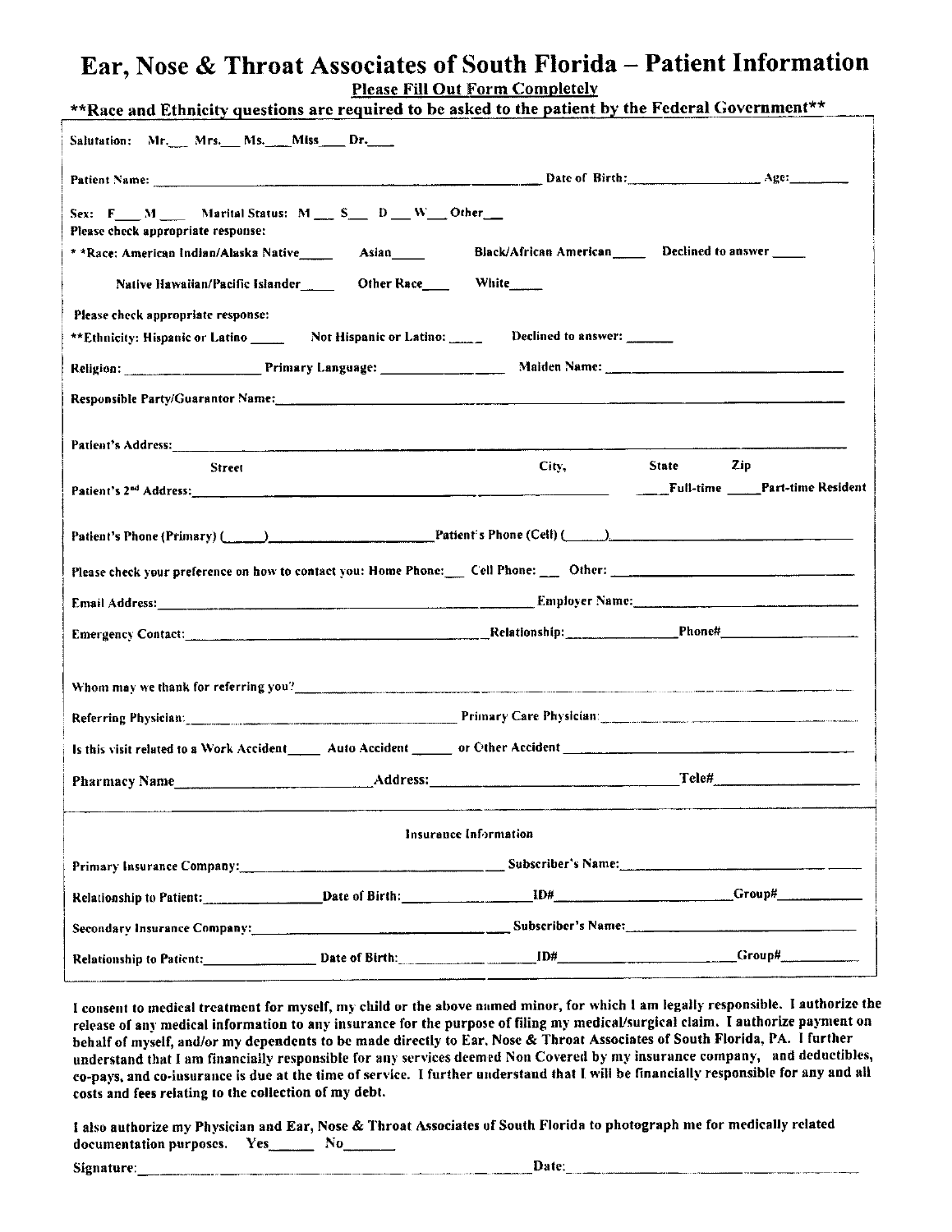

# Ear, Nose and Throat Associates<br>of South Florida, P.A.

Caring For Our Patients Since 1963 www.entsf.com

# **MEDICAL HISTORY FORM**

| Patient Name: The Contract of the Contract of the Contract of the Contract of the Contract of the Contract of |  |     |                                                                                             |    |  |                                                       |            |  |    |  |
|---------------------------------------------------------------------------------------------------------------|--|-----|---------------------------------------------------------------------------------------------|----|--|-------------------------------------------------------|------------|--|----|--|
|                                                                                                               |  |     |                                                                                             |    |  |                                                       |            |  |    |  |
|                                                                                                               |  |     |                                                                                             |    |  |                                                       |            |  |    |  |
|                                                                                                               |  |     |                                                                                             |    |  |                                                       |            |  |    |  |
| Weight: ____________ Height: ______________                                                                   |  |     |                                                                                             |    |  |                                                       |            |  |    |  |
|                                                                                                               |  |     |                                                                                             |    |  | (Allows access patient portal. Please print clearly!) |            |  |    |  |
| 1. Social History - You now smoke__________packs of cigarettes aday.                                          |  |     |                                                                                             |    |  |                                                       |            |  |    |  |
|                                                                                                               |  |     | You smoked__________packs per day and quit____________years ago.                            |    |  |                                                       |            |  |    |  |
|                                                                                                               |  |     | You consume____________alcoholic beverages per day / week / month (circle).                 |    |  |                                                       |            |  |    |  |
|                                                                                                               |  |     | You consume caffeinated beverages per day (coffee, tea, iced tea, Coke, Mountain Dew, etc.) |    |  |                                                       |            |  |    |  |
|                                                                                                               |  |     |                                                                                             |    |  | You consume___________glasses of water per day.       |            |  |    |  |
|                                                                                                               |  |     |                                                                                             |    |  |                                                       |            |  |    |  |
|                                                                                                               |  |     |                                                                                             |    |  |                                                       |            |  |    |  |
| 3. Patient History - Please check your response                                                               |  |     |                                                                                             |    |  |                                                       |            |  |    |  |
|                                                                                                               |  | Yes |                                                                                             | No |  |                                                       | Yes        |  | No |  |
| <b>Allergies</b>                                                                                              |  |     |                                                                                             |    |  | Lungs                                                 |            |  |    |  |
| Anemia                                                                                                        |  |     |                                                                                             |    |  | Nasal Trauma                                          |            |  |    |  |
| <b>Bleeding Disorders</b>                                                                                     |  |     |                                                                                             |    |  | Nervous System                                        |            |  |    |  |
| <b>Bowel Disorders</b>                                                                                        |  |     |                                                                                             |    |  | Nose Bleeds                                           |            |  |    |  |
| Cancer                                                                                                        |  |     |                                                                                             |    |  | Psychiatric Disorders                                 |            |  |    |  |
| <b>Diabetes</b>                                                                                               |  |     |                                                                                             |    |  | Reflux/GERD/Heartburn                                 |            |  |    |  |
| Eyes/Glaucoma                                                                                                 |  |     |                                                                                             |    |  | Seizure Disorder                                      |            |  |    |  |
| Headaches/Migraine                                                                                            |  |     |                                                                                             |    |  | <b>Sinusitis</b>                                      |            |  |    |  |
| <b>Hearing Loss</b>                                                                                           |  |     |                                                                                             |    |  | Sleep Apnea                                           |            |  |    |  |
| Heart                                                                                                         |  |     |                                                                                             |    |  | Stomach Disorders/Ulcers                              |            |  |    |  |
| <b>HIV</b>                                                                                                    |  |     |                                                                                             |    |  | <b>Thyroid Disorders</b>                              |            |  |    |  |
| Hypertension                                                                                                  |  |     |                                                                                             |    |  | Tinnitus/Ringing in the Ears (                        |            |  |    |  |
| ImmuneDisease                                                                                                 |  |     |                                                                                             |    |  | <b>Tuberculosis</b>                                   |            |  |    |  |
| Kidney                                                                                                        |  |     |                                                                                             |    |  |                                                       |            |  |    |  |
| Liver                                                                                                         |  |     |                                                                                             |    |  |                                                       |            |  |    |  |
| 4. Family History - Please check your response                                                                |  |     |                                                                                             |    |  |                                                       |            |  |    |  |
|                                                                                                               |  | Yes |                                                                                             | No |  |                                                       | <b>Yes</b> |  | No |  |
| Allergies                                                                                                     |  |     |                                                                                             |    |  | Premature Hearing Loss                                |            |  |    |  |
| Cancer                                                                                                        |  |     |                                                                                             |    |  | Sinusitis                                             |            |  |    |  |
| <b>Diabetes</b>                                                                                               |  |     |                                                                                             |    |  | Sleep Apnea<br><b>Thyroid Disorders</b>               |            |  |    |  |
| Headaches/Migraine                                                                                            |  |     |                                                                                             |    |  |                                                       |            |  |    |  |
| ImmuneDisease                                                                                                 |  |     |                                                                                             |    |  |                                                       |            |  |    |  |
|                                                                                                               |  |     |                                                                                             |    |  |                                                       |            |  |    |  |
|                                                                                                               |  |     |                                                                                             |    |  |                                                       |            |  |    |  |
|                                                                                                               |  |     |                                                                                             |    |  |                                                       |            |  |    |  |
|                                                                                                               |  |     |                                                                                             |    |  |                                                       |            |  |    |  |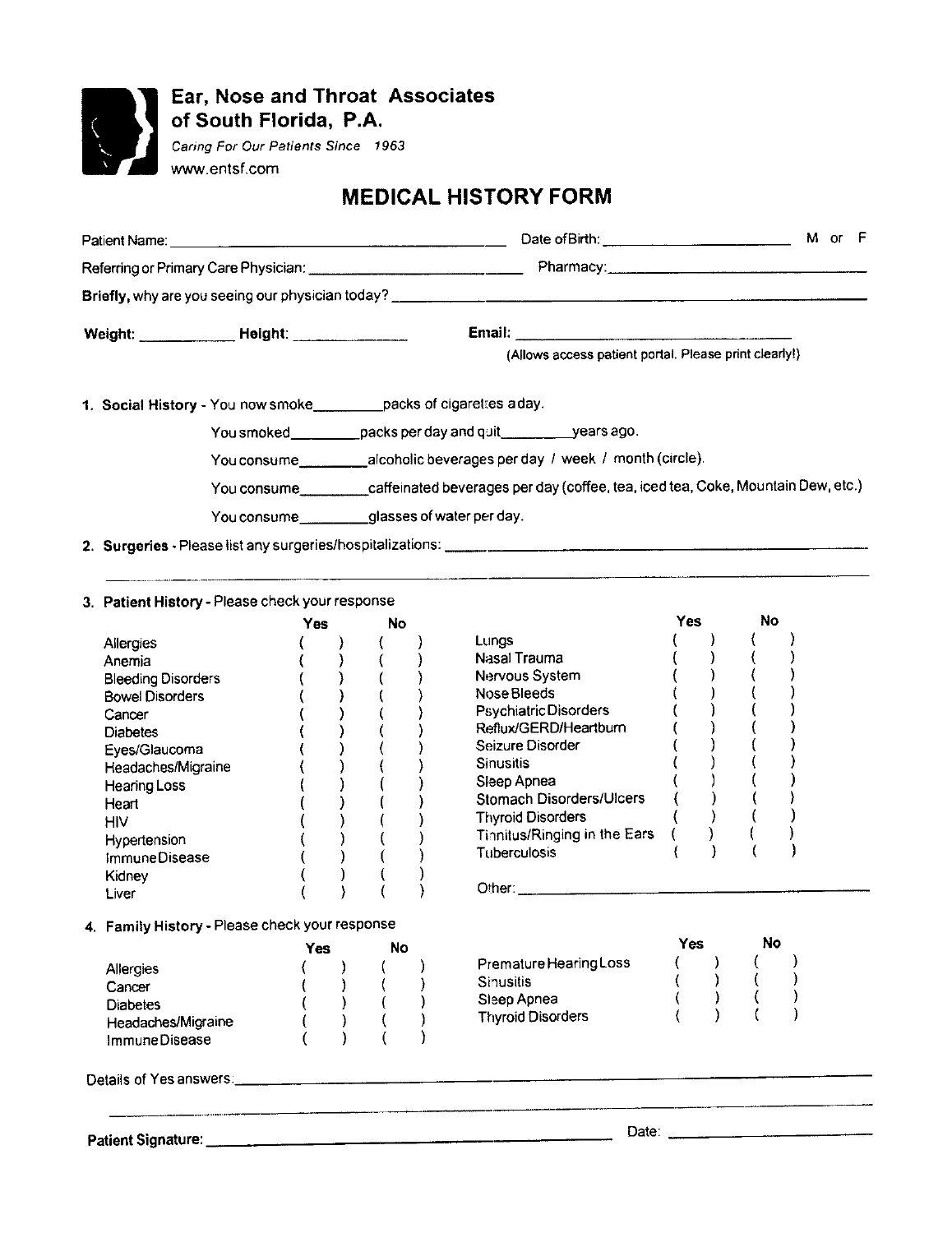

Ear, Nose and Throat Associates of South Florida, P.A. La dole worker colle-

Place label here/or patient full name/account number

### **ALLERGY & MEDICATION LIST**  $\cdots$

| ALLERGIES:     |          |  |  |  |  |
|----------------|----------|--|--|--|--|
| <b>Allergy</b> | Reaction |  |  |  |  |
|                |          |  |  |  |  |
|                |          |  |  |  |  |
|                |          |  |  |  |  |
|                |          |  |  |  |  |
|                |          |  |  |  |  |
|                |          |  |  |  |  |
|                |          |  |  |  |  |
|                |          |  |  |  |  |

#### □ No Known Drug Allergies

#### 

| <b>Medication Name</b> | $Rx =$ Prescription<br>OTC = Over the Counter,<br>Vitamin/Mineral, Herb<br><b>Dietary Supplement</b> | <b>Dose</b> | Frequency | Route:<br>Oral, topical,<br>Injection,<br>Inhalation |
|------------------------|------------------------------------------------------------------------------------------------------|-------------|-----------|------------------------------------------------------|
|                        |                                                                                                      |             |           |                                                      |
|                        |                                                                                                      |             |           |                                                      |
|                        |                                                                                                      |             |           |                                                      |

#### **Message Consent**

It is our policy to verbally notify you, the patient, of all test results ordered by your care provider and to confirm scheduled appointments. By indicating a resoonse below, you are authorizing our staff to leave a detailed message on your voicemail and/or answering machine. Please check response: D Yes D No

Patient/Guardian Signature: \_\_\_\_\_\_\_\_\_\_\_\_\_\_\_\_\_\_\_\_\_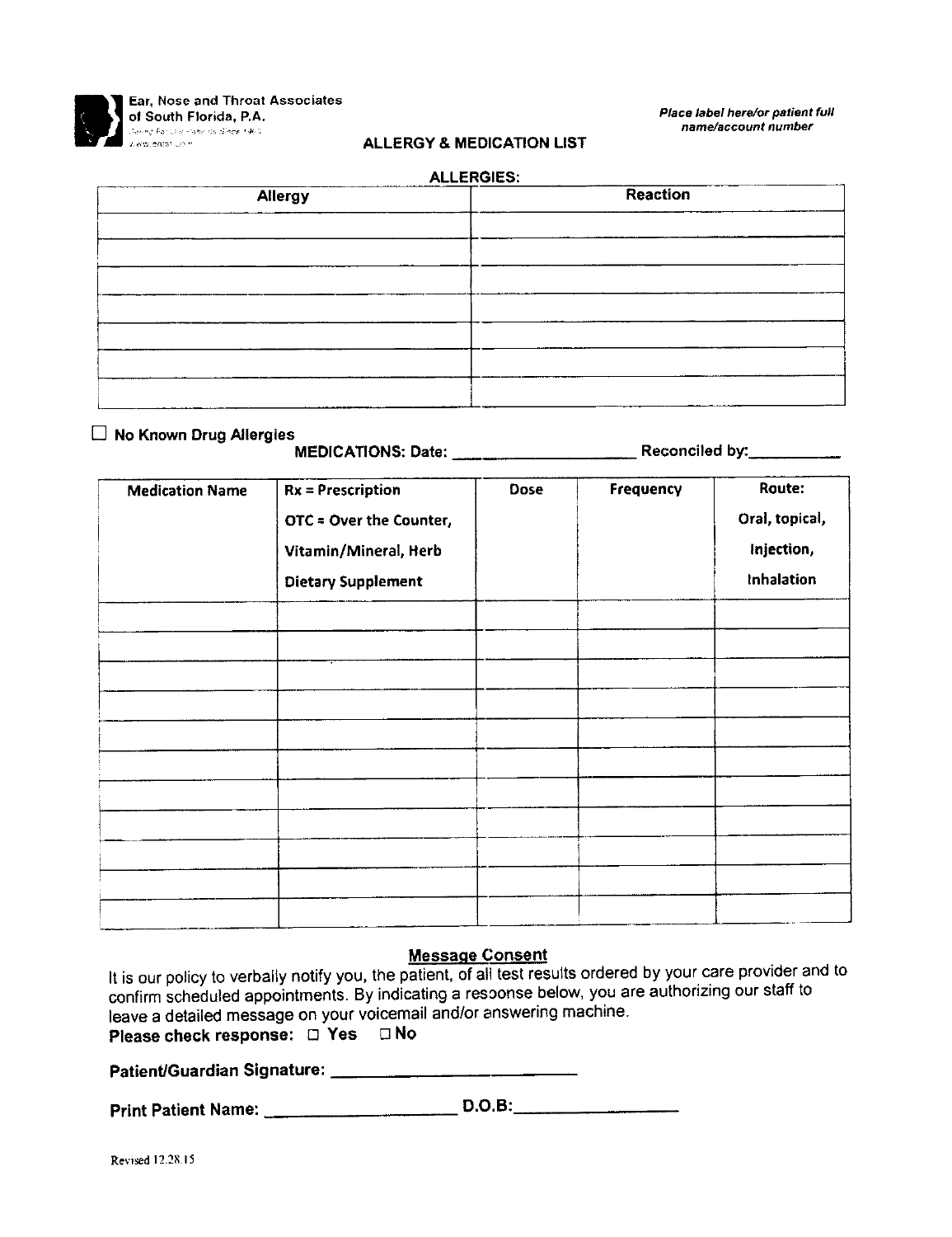

# D.O.B: FinanciaI Consent

I hereby authorize said assignee to release all information necessary to secure payment.

I certify that the information given by me for payment by my insurance plan(s) is correct I authorize any holder of medical or other inlormation about me to release to the above plan or its intermediaries or carriers any infomation needed for this or any related insurance claim. I request that the payments of authorized benefits be made to Ear, Nose & Throat Associates of South Florida on my behalf. I assign the benefits payable for medical services to the physician or organization furnishing the services and authorize such physician/organization to submit a claim to the above insurance on my behalf.

I understand that I am financially responsible for all charges whether or not paid by my insurance, including any deductibles, co-pays, and co-insurance, and that payments are due at the time services rendered.

I understand and agree that in the event that I fail to make payment for services rendered to me, my name and account may be turned over to an attorney and/or a 3<sup>rd</sup> party collection agency and I agree to pay the additional collection fee of 30% of the outstanding amount owed, including any court cost, and/or reasonable attorney fees that may be incurred in the collection of any outstanding balance.

# Privacy Consent

<sup>I</sup>have been provided a copy or access to a copy of the Practice's Notice of Privacy Practices.

# **Consent for Treatment**

I hereby voluntarily consent to outpatient care at ENT Associates of South Florida, PA.' encompassing routine diagnostic procedures, examination, and medical treatment including, but not limited to, routine laboratory work (such as blood, urine and other studies), endoscopes, CT's, audiology testing, allergy testing and treatment, and administration of medications prescribed by the physician. I understand that the above diagnostic procedures and testing are separate from my office visit and may be subject to deductible and co-insurance.

I further consent to the performance of those diagnostic procedures, examinations and rendering of medical treatment by the physicians and their assistants, including audiologist, medical assistants, ortheir designees as is necessary in the physician' judgment.

# Messaqe Consent

It is our policy to verbally notify you, the patient, of all test results ordered by your care provider and to confirm scheduled appointments. By indicating a response below, you are authorizing our staff lo leave a detailed message on your voicemail and/or answering machine. Please check response:  $\Box$  Yes  $\Box$  No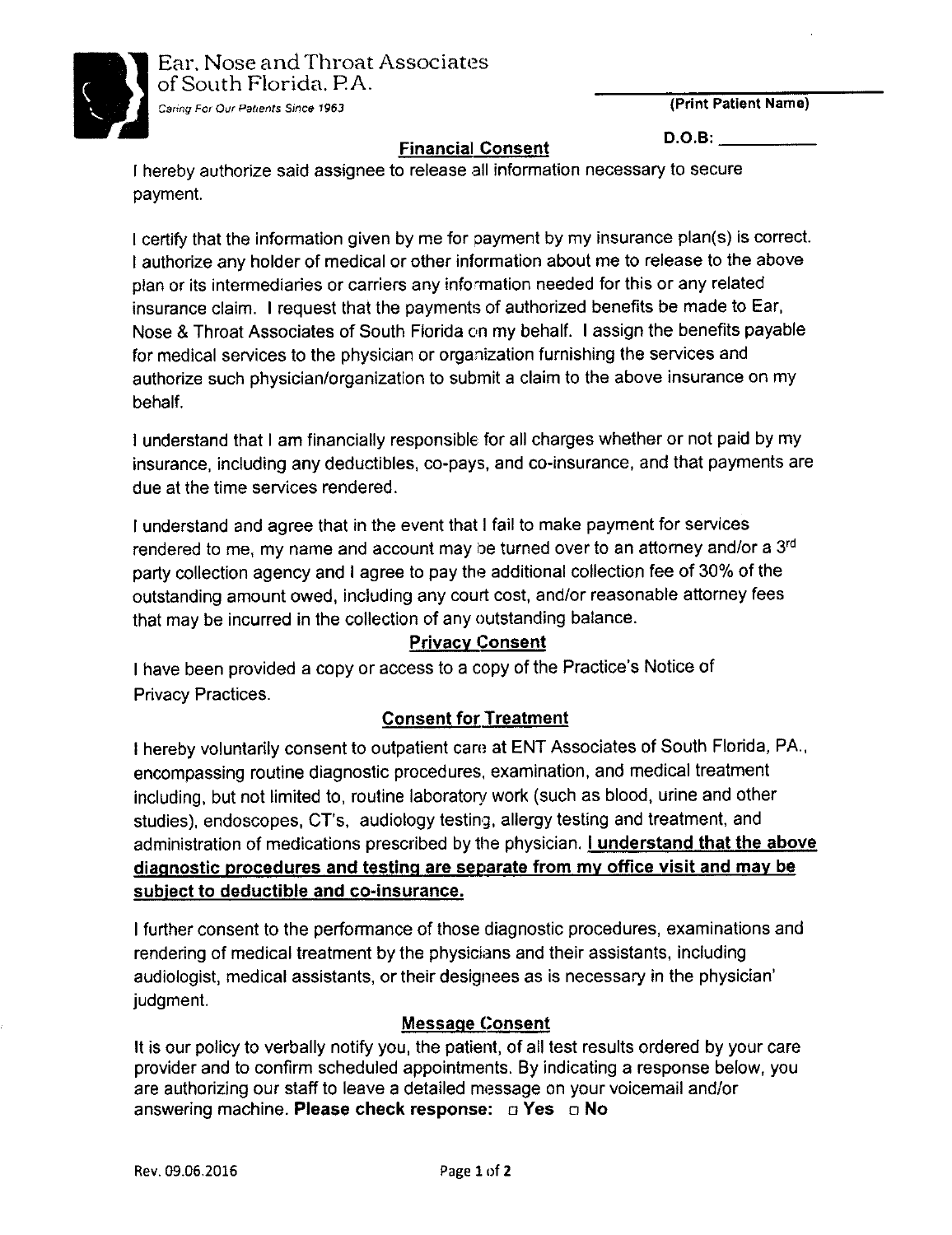

D.O.B:

### PBM Consent

#### Patient lnitials

By signing this consent form I am authorizing Ear, Nose and Throat Associates of South Florida to request and use my prescription medication history from other health care providers and/or third party pharmacy payors for treatment purposes.

Pharmacy Benefits Managers (PBM) are third party administrators, prescriptions programs, whose primary responsibility is processing and paying prescription drug claims. They also develop and maintain formularies which are lists of dispensable drugs covered by a particular benefit plan.

### **Appointment Reminders**

Ear, Nose and Throat Associates of South Florida uses a third party appointment reminder system, to notify patients of their upcoming appointment via email, text message and phone.

## **Consent Forms Acknowledgement**

I, the patient, hereby have read and understand the following:

- Financial Consent **of Consent of PBM Consent**
- Privacy Consent . Message Consent
- . Consent for Treatment

Furthermore, I acknowledge I have been given the opportunity to ask questions regarding these Consents.

Patient/ Guardian Signature: Date: Date: Date:

### Medicare Consent (applies to Medicare beneficiaries ONLY)

I certify that the information given by me in applying for payment under Title SVlll and/or Title XlX, of the Social Security Act, is correc:. I authorize any holder of medical or other information about me to release to the social Security Administration or its intermediary carriers, any information needed for this or a related Medicare or Medicaid claim. I request that payment of authorized benefits be made on my behalf. I assign the benefits payable for physician/audiology services. I understand that I am responsible for my health insurance deductibles and co-insurance.

| Patient/ Guardian Signature: | <b>Date:</b> |
|------------------------------|--------------|
|------------------------------|--------------|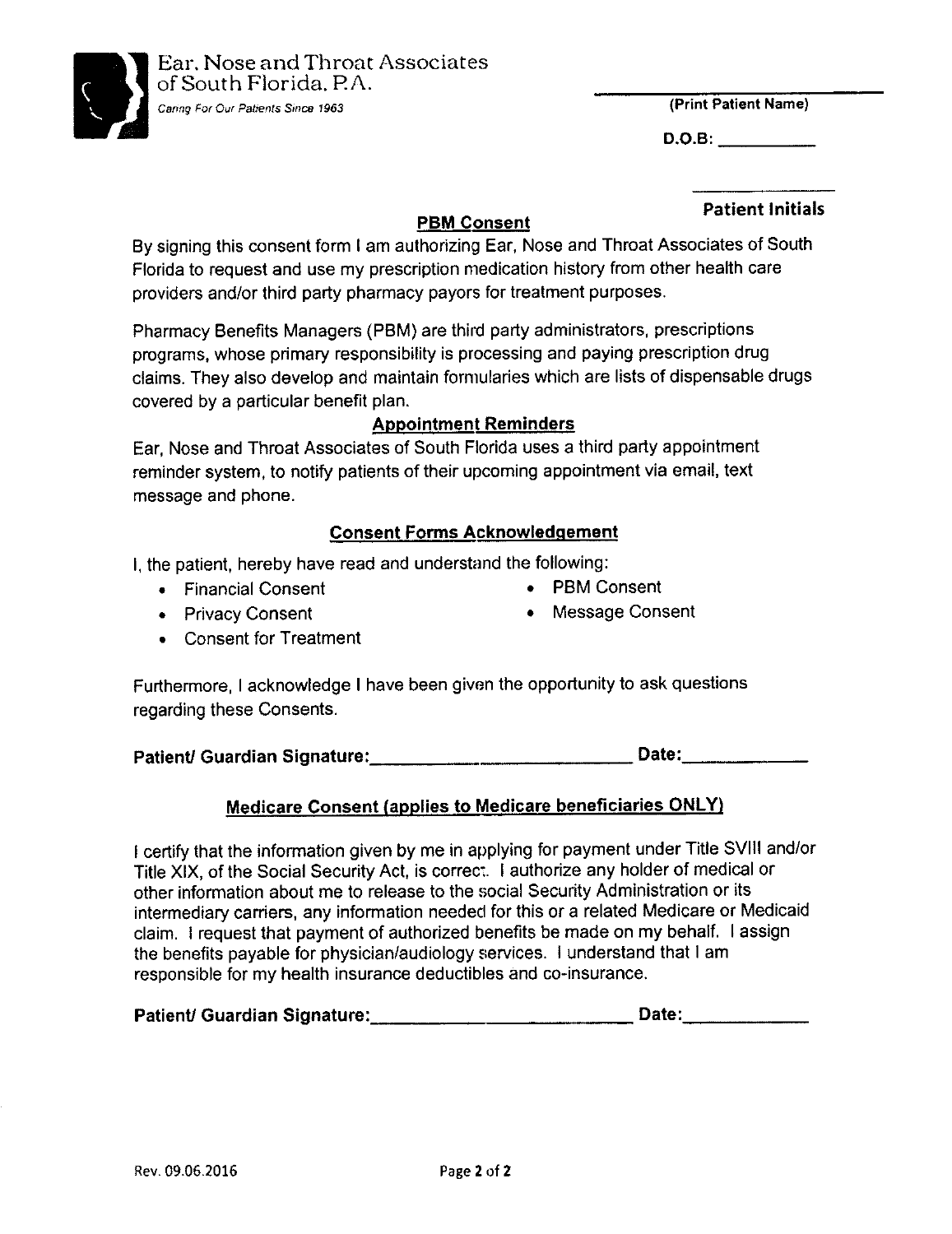

# Medical Records Release/Request Form

| <b>Patient</b>         |                                                                                                                |                             |  |  |  |  |
|------------------------|----------------------------------------------------------------------------------------------------------------|-----------------------------|--|--|--|--|
| Information            |                                                                                                                |                             |  |  |  |  |
|                        |                                                                                                                |                             |  |  |  |  |
|                        |                                                                                                                |                             |  |  |  |  |
| <b>Receiving Party</b> | □ Ear, Nose and Throat Associates of South Florida, P.A.                                                       |                             |  |  |  |  |
|                        |                                                                                                                |                             |  |  |  |  |
|                        |                                                                                                                |                             |  |  |  |  |
|                        |                                                                                                                |                             |  |  |  |  |
|                        |                                                                                                                |                             |  |  |  |  |
|                        |                                                                                                                |                             |  |  |  |  |
| Information to be      | $\Box$ Any and all medical records $\Box$ Operative Reports                                                    |                             |  |  |  |  |
| <b>Released</b>        | $\Box$ Consultation records                                                                                    | $\Box$ Pathology Reports    |  |  |  |  |
|                        | $\square$ Billing Records                                                                                      | $\square$ Radiology Reports |  |  |  |  |
|                        | $\square$ Laboratory Reports                                                                                   |                             |  |  |  |  |
|                        | Date of service(s): From:                                                                                      |                             |  |  |  |  |
| <b>Purpose of</b>      | *Fees may apply, please inquire for details                                                                    |                             |  |  |  |  |
| Release                | $\square$ Continuing care/Consultation $\square$ Transfer of care                                              |                             |  |  |  |  |
|                        | $\square$ *Personal use or review $\square$ Billing/Insurance/Claim Purposes                                   |                             |  |  |  |  |
|                        |                                                                                                                |                             |  |  |  |  |
|                        | Latitigation/Legal/Attorney: 2008 2010 12:00:00 12:00:00 12:00:00 12:00:00 12:00:00 12:00:00 12:00:00 12:00:00 |                             |  |  |  |  |
| Release                | $\Box$ Pick-up                                                                                                 |                             |  |  |  |  |
| <b>Instructions</b>    | $\square$ Mail to:                                                                                             |                             |  |  |  |  |
|                        |                                                                                                                |                             |  |  |  |  |
|                        |                                                                                                                |                             |  |  |  |  |
|                        |                                                                                                                |                             |  |  |  |  |
|                        | $\Box$ Fax #: $\qquad \qquad$ Attention to: $\qquad \qquad$                                                    |                             |  |  |  |  |
| <b>Associated Fees</b> | The following fees may be charged in accordance to Rule 64B8-10.003,<br><b>Florida Administrative Code:</b>    |                             |  |  |  |  |
|                        |                                                                                                                |                             |  |  |  |  |
|                        |                                                                                                                |                             |  |  |  |  |
|                        | • \$1.00 per page for the first 25 pages                                                                       |                             |  |  |  |  |
|                        | • \$.25 for each additional page                                                                               |                             |  |  |  |  |
|                        |                                                                                                                |                             |  |  |  |  |
|                        | Production and release of medical records can take up to 7-14 business days.                                   |                             |  |  |  |  |

I authorize Ear, Nose and Throat Associates of South Florida, P.A. to disclose my medical records as indicated on this request form. I understand that there may be charges incurred for the reproduction of my records.

Print Patient/Legal Guardian Name Patient/Legal Guardian Signature Date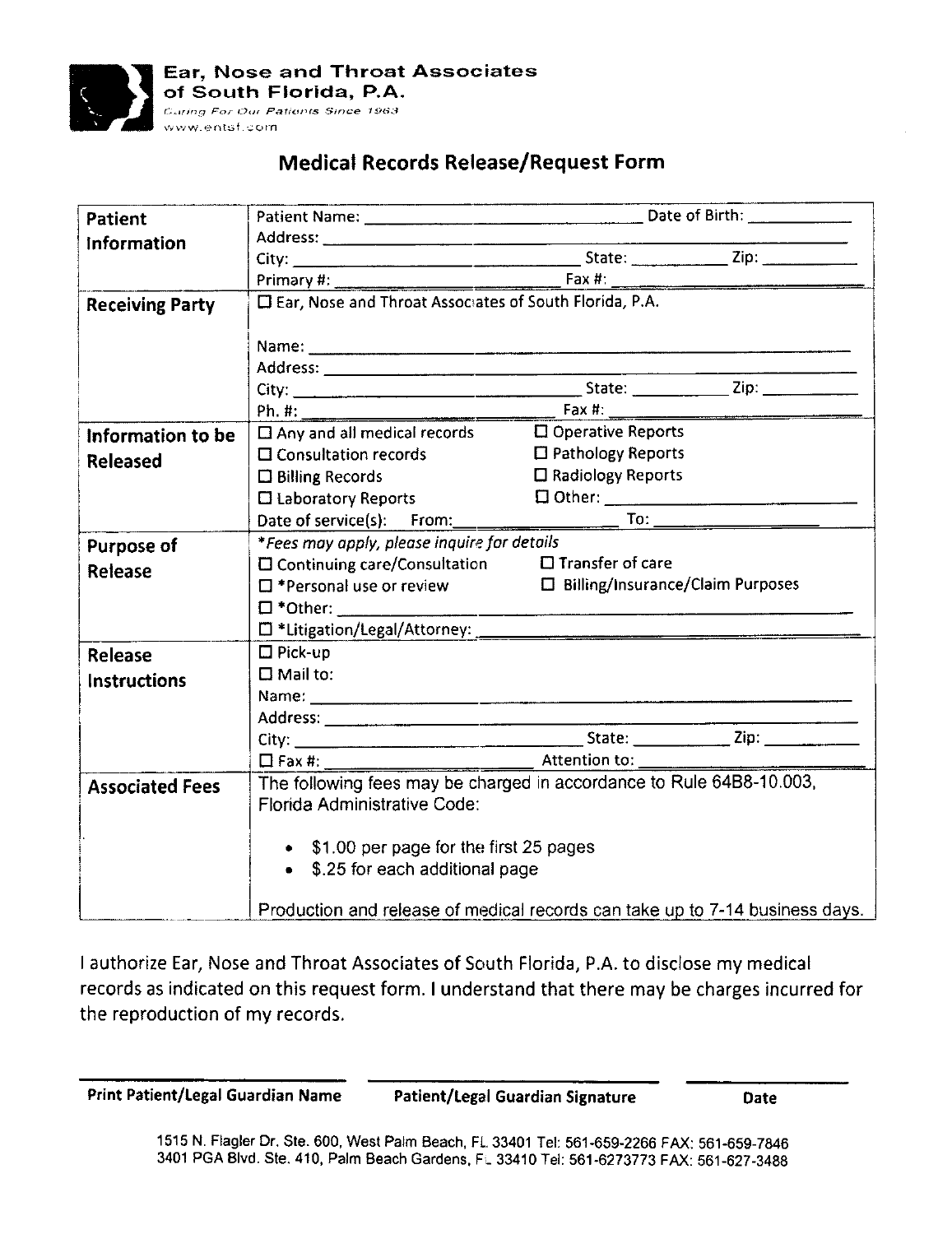#### EAR, NOSE AND THROAT ASSOCIATES OF SOUTH FLORIDA, P.A. 'S NOTICE OF PRIVACY **PRACTICES**

#### THIS NOTICE DESCRIBES HOW MEDICAL INFORMATION ABOUT YOU MAY BE USED AND DISCLOSED AND HOW YOU CAN GET ACCESS TO THIS INFORMATION. PLEASE REVIEW IT CAREFULLY.

#### $\mathbf{L}$ Our Duty to Safeguard Your Protected Health Information.

We understand that medical information about you is personal and confidential. Be assured that we are committed to protecting that information. We are required by law to maintain the privacy of protected health information and to provide you with this Notice of our legal duties and privacy practices with respect to protected health information. We are required by law to abide by the terms of this Notice, and we reserve the right to change the terms of this Notice, making any revision applicable to all the protected health information we maintain. If we revise the terms of this Notice, we will post a revised notice and make paper and electronic copies of this Notice of Privacy Practices for Protected Health Information available upon request. We are required by law to notify you in the event of a breach of your protected health information.

In general, when we release your personal information, we must release only the information needed to achieve the purpose of the use or disclosure. However, all of your personal health information that you designate will be available for release if you sign an authorization form, if you request the information for yourself, to a provider regarding your treatment, or due to a legal requirement. We will not use or sell any of your personal information for marketing purposes without your written authorization.

#### How We May Use and Disclose Your Protected Health Information.  $\mathbf{H}$ .

For uses and disclosures relating to treatment, payment, or health care operations, we do not need an authorization to use and disclose your medical information:

For treatment: We may disclose your medical information to doctors, nurses, and other health care personnel who are involved in providing your health care. We may use your medical information to provide you with medical treatment or services. For example, your doctor may be providing treatment for a heart problem and need to make sure that you don't have any other health problems that could interfere. The doctor might use your medical history to determine what method of treatment (such as a drug or surgery) is best for you. Your medical information might also be shared among members of your treatment team, or with your pharmacist(s).

To obtain payment: We may use and/or disclose your medical information in order to bill and collect payment for your health care services or to obtain permission for an anticipated plan of treatment. For example, in order for Medicare or an insurance company to pay for your treatment, we must submit a bill that identifies you, your diagnosis, and the services provided to you. As a result, we will pass this type of health information on to an insurer to help receive payment for your medical bills.

For health care operations: We may use and/or disclose your medical information in the course of operating our practice. For example, we may use your medical information in evaluating the quality of services provided, or disclose your medical information to our accountant or other professional for audit purposes.

In addition, unless you object, we may use your health information to send you appointment reminders or information about treatment alternatives or other health-related benefits that may be of interest to you. For example, we may look at your medical record to determine the date and time of your next appointment with us, and then send you a reminder or call to help you remember the appointment. Or, we may look at your medical information and decide that another treatment or a new service we offer may interest you.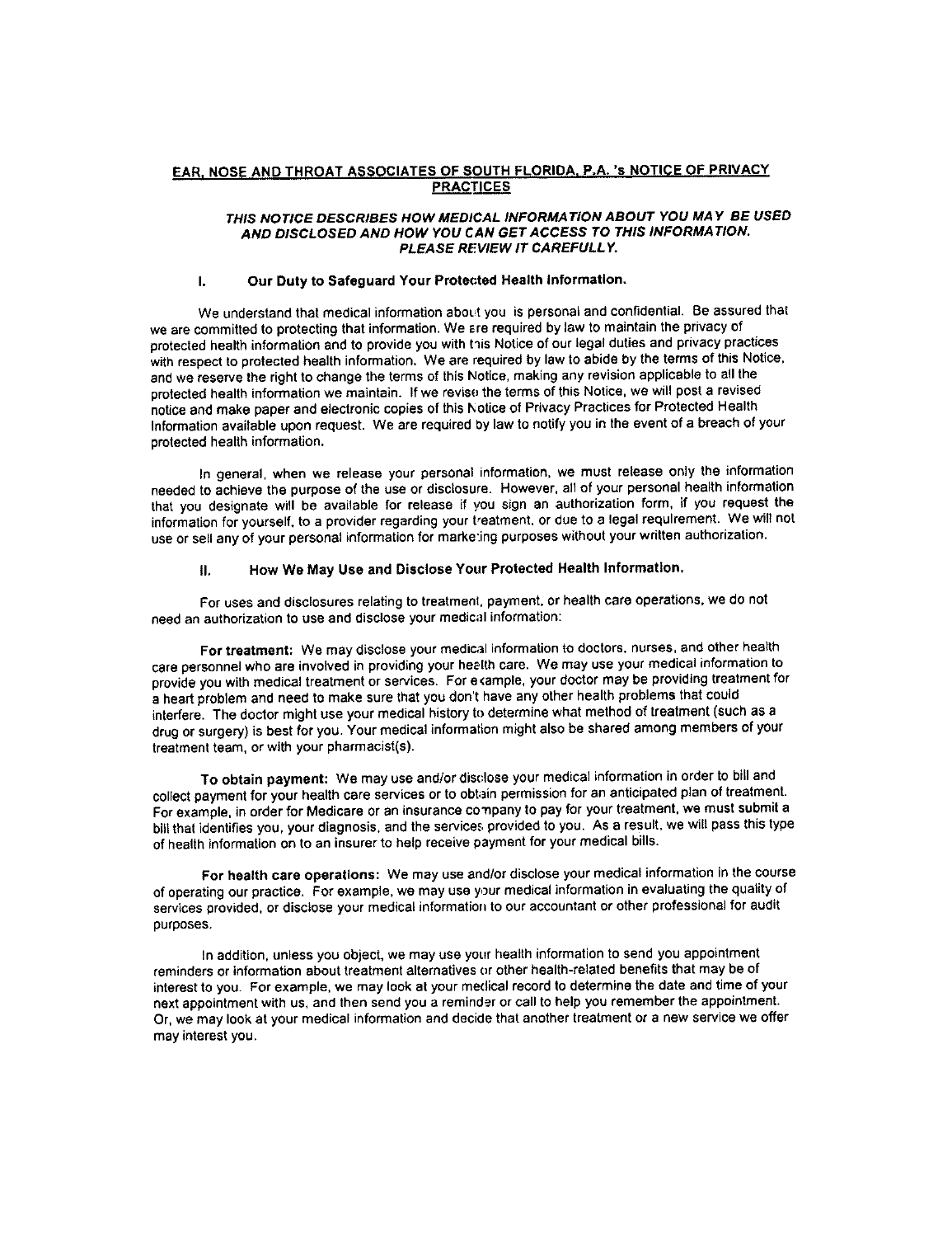We may also use and/or disclose your medical information in accordance with federal and state laws for the following purposes:

- . We may disclose your medical informalion lo law enforcement or other specialized govemment functions in response to a court order, subpoena, warrant, summons, or similar process.
- We may disclose medical information when a law requires that we report information about suspected abuse, neglect or domestic violence, or relating to suspected criminal activity, or in response to a court order. We must also disclose medical information to authorities who monitor compliance with these privacy requirements.
- We may disclose medical information when we are required to collect information about disease or injury, or to report vital statistics to the public health authority. We may also disclose medical information to the protection and advocacy agency, or another agency responsible for monitoring the health care system for such purposes as reporting or investigation of unusual incidents
- . We may disclose medical information relating to an individuai's death to coroners. medical examiners or funeral directors, and to organ procurement organizations relating to organ, eye, or tissue donations or transplants.
- In certain circumstances, we may disclose medical information to assist medical research.
- In order to avoid a serious threat to health or safety, we may disclose medical information to law enforcement or other persons who can reasonably prevent or lessen the threat of harm, or to help with the coordination of disaster relief efforts.
- If people such as family members, relatives, cr close personal friends are involved in your care or helping you pay your medical bills, we may release important health information about you to those people We may also share medical information with these people to notify them about your location, general condition, or death.
- a We may disclose your medical information as authorized by law relating to worker's compensation or similar programs.
- We may disclose your medical information in the course of certain judicial or administrative proceedings.

Other uses and disclosures of your medical information not covered by this notice or the laws that apply to us will be made only with your written authorization. If you provide permission to use or disclose medical information about you, you may revoke that permission, in writing, at any time. You understand that we are unable to take back any disclosures we have already made with your permission, and that we are required to retain our reoords of lhe care that we provided you.

#### lll. Your Rlghts Regardlng Your Medlcal lnformalion.

You have several rights with regard to your health information. If you wish to exercise any of these rights, please contact our Privacy Officer at 561-939-0177. Specifically, you have the following rights:

- You have the right to ask that we limit how we use or disclose your medical information. You have the right lo ask that we send you informalion al an allernative address or by an alternative means. We will consider your request, but are not legally bound to agree to the restriction. We will agree to your request as long as it is reasonably easy for us to do so. To request confidential communications, you must make your request in wnting to our medical records deparlment. We will not ask you the reason for your request. Your request must specify how or where you wish to be contacted.
- + You have the right to restrict disclosure of mecical information to a health plan in the event thal you have paid out of pocket in full for such service or healthcare item.
- With a few exceptions (such as psychotherapy notes or information gathered for judicial proceedings), you haye a right to inspecl and copy your protected heallh information if you put a